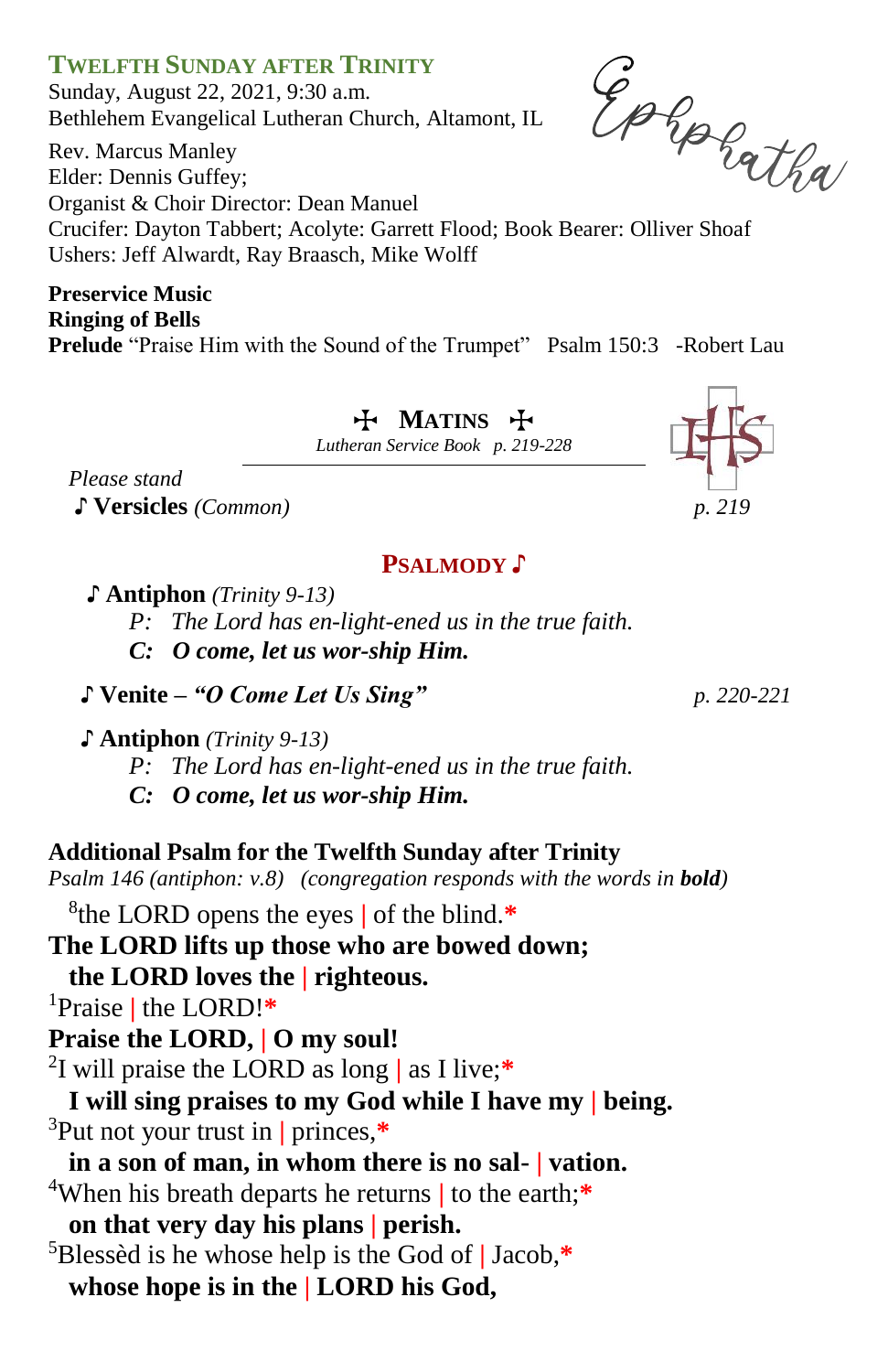<sup>6</sup>who made heaven and earth, the sea, and all that is **|** in them,**\* who keeps faith for- | ever;** <sup>7</sup>who executes justice for **|** the oppressed,**\* who gives food to the | hungry.** The LORD sets the prisoners free; 8 the LORD opens the eyes **|** of the blind.**\* The LORD lifts up those who are bowed down; the LORD loves the | righteous.** <sup>9</sup>The LORD watches over the sojourners; he upholds the widow and the **|** fatherless,**\* but the way of the wicked he brings to | ruin.** <sup>10</sup>The LORD will reign for- **|** ever,**\* your God, O Zion, to all generations. | Praise the LORD! Glory be to the Father and | to the Son\* and to the Holy | Spirit; as it was in the be- | ginning,\* is now, and will be forever. | Amen.** 8 the LORD opens the eyes **|** of the blind.**\* The LORD lifts up those who are bowed down;**

**the LORD loves the | righteous.**

*(Please be seated)*

**Office Hymn LSB #545** *Word of God, Come Down on Earth*

#### **READINGS**

#### **Readings from Holy Scripture**

P: A reading from Isaiah the twenty-ninth chapter.*Isaiah 29:17-24* <sup>17</sup>Is it not yet a very little while until Lebanon shall be turned into a fruitful field, and the fruitful field shall be regarded as a forest? <sup>18</sup>In that day the deaf shall hear the words of a book, and out of their gloom and darkness the eyes of the blind shall see. <sup>19</sup>The meek shall obtain fresh joy in the LORD, and the poor among mankind shall exult in the Holy One of Israel.  $20$ For the ruthless shall come to nothing and the scoffer cease, and all who watch to do evil shall be cut off,  $21$ who by a word make a man out to be an offender, and lay a snare for him who reproves in the gate,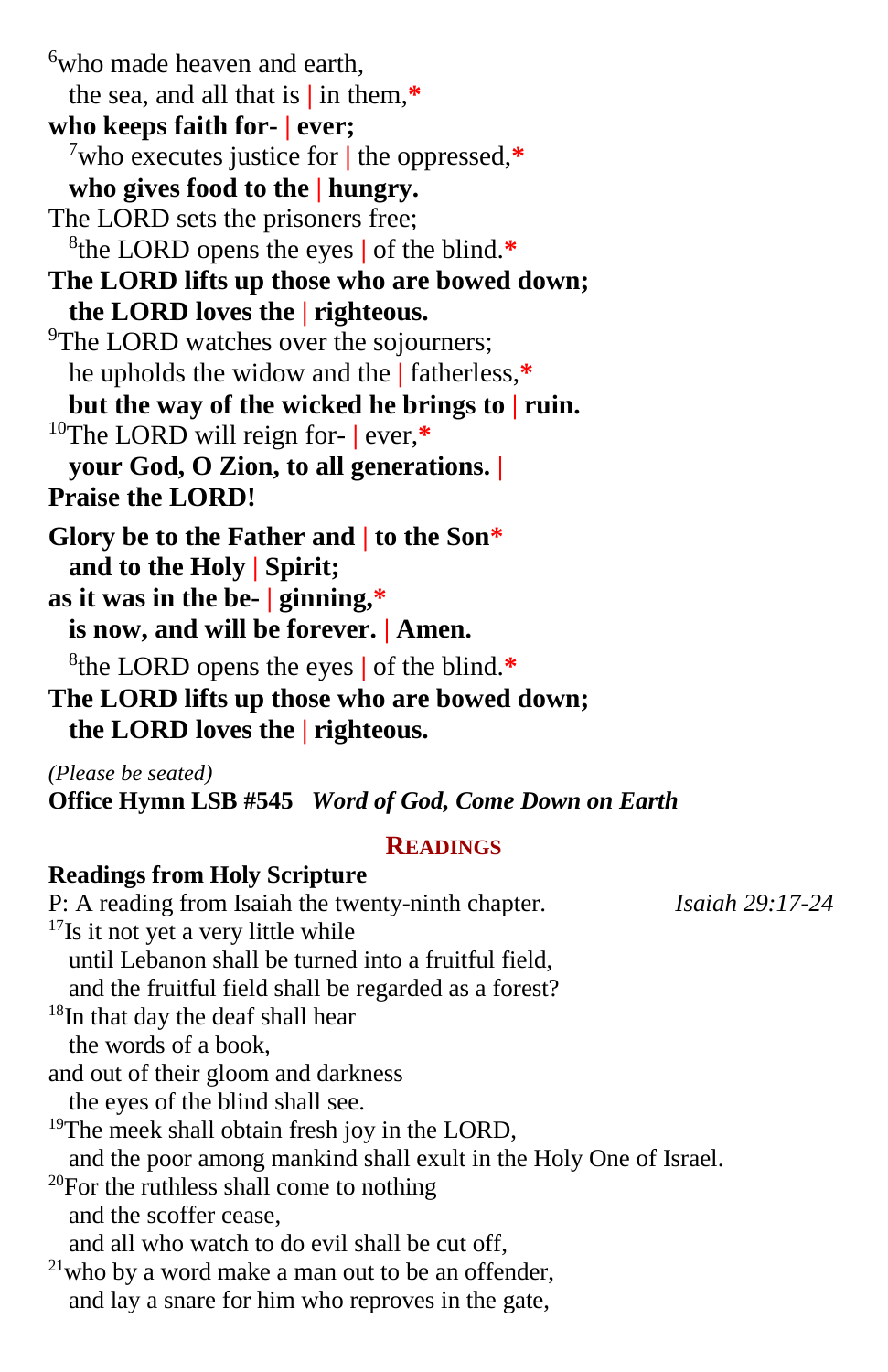and with an empty plea turn aside him who is in the right.

 $22$ Therefore thus says the LORD, who redeemed Abraham, concerning the house of Jacob:

"Jacob shall no more be ashamed,

no more shall his face grow pale.

 $^{23}$ For when he sees his children,

the work of my hands, in his midst,

they will sanctify my name;

they will sanctify the Holy One of Jacob

and will stand in awe of the God of Israel.

 $24$ And those who go astray in spirit will come to understanding, and those who murmur will accept instruction."

P: O Lord, have mercy on us.

# **C: Thanks be to God.**

P: A reading from 2 Corinthians, the third chapter*. 2 Corinthians 3:4-11* <sup>4</sup>Such is the confidence that we have through Christ toward God. <sup>5</sup>Not that we are sufficient in ourselves to claim anything as coming from us, but our sufficiency is from God, <sup>6</sup>who has made us competent to be ministers of a new covenant, not of the letter but of the Spirit. For the letter kills, but the Spirit gives life.

<sup>7</sup>Now if the ministry of death, carved in letters on stone, came with such glory that the Israelites could not gaze at Moses' face because of its glory, which was being brought to an end, <sup>8</sup>will not the ministry of the Spirit have even more glory? <sup>9</sup>For if there was glory in the ministry of condemnation, the ministry of righteousness must far exceed it in glory. <sup>10</sup>Indeed, in this case, what once had glory has come to have no glory at all, because of the glory that surpasses it.  $<sup>11</sup>$ For if what was being brought to an end came with glory, much</sup> more will what is permanent have glory.

P: O Lord, have mercy on us.

# **C: Thanks be to God.**

*(Remain seated)*

P: A reading from St. Mark, the seventh chapter. *Mark 7:31-37*

<sup>31</sup>Then he returned from the region of Tyre and went through Sidon to the Sea of Galilee, in the region of the Decapolis. <sup>32</sup>And they brought to him a man who was deaf and had a speech impediment, and they begged him to lay his hand on him. <sup>33</sup>And taking him aside from the crowd privately, he put his fingers into his ears, and after spitting touched his tongue. <sup>34</sup>And looking up to heaven, he sighed and said to him, "Ephphatha," that is, "Be opened." <sup>35</sup>And his ears were opened, his tongue was released, and he spoke plainly. <sup>36</sup>And Jesus charged them to tell no one. But the more he charged them, the more zealously they proclaimed it. <sup>37</sup>And they were astonished beyond measure, saying, "He has done all things well. He even makes the deaf hear and the mute speak."

P: O Lord, have mercy on us.

**C: Thanks be to God.**